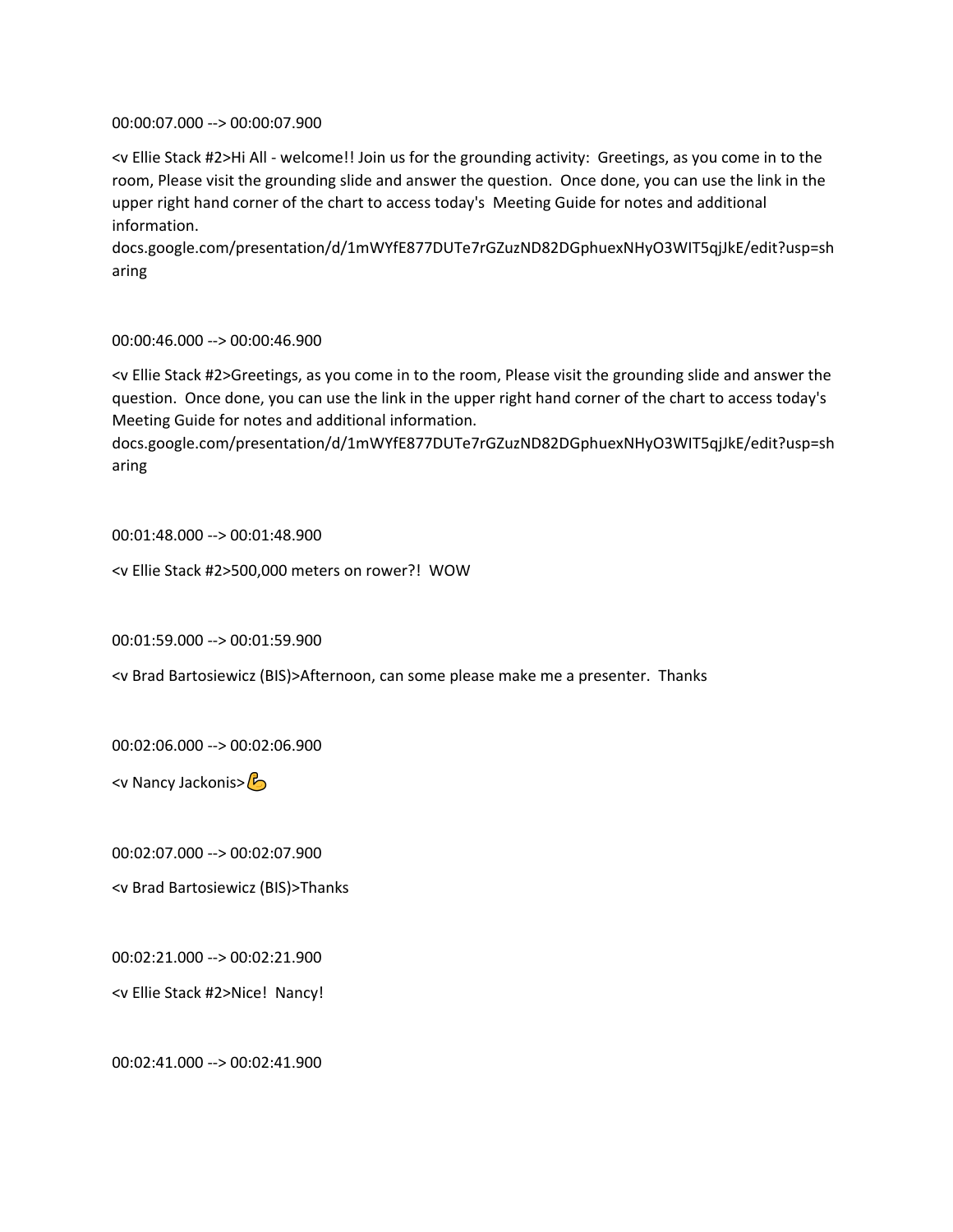<v Ellie Stack #2>Greetings, as you come in to the room, Please visit the grounding slide and answer the question. Once done, you can use the link in the upper right hand corner of the chart to access today's Meeting Guide for notes and additional information.

docs.google.com/presentation/d/1mWYfE877DUTe7rGZuzND82DGphuexNHyO3WIT5qjJkE/edit?usp=sh aring

00:02:56.000 --> 00:02:56.900

<v Ellie Stack #2>PSLs - you too!!

00:03:00.000 --> 00:03:00.900

<v Brad Bartosiewicz (BIS)>I also row on my water rower using CityRow Go, its awesome.

00:07:04.000 --> 00:07:04.900

<v Ellie Stack #2>Meeting Guide: https://docs.google.com/document/d/1P6S8tLx8379aa0taxVP4Gb7bKuO\_S88fLPJqXLuogyw/edit?usp=s haring (includes link to Padlet)

00:07:20.000 --> 00:07:20.900

<v Dawn Azennar - PSL (Procedural Support Liaison)>Padlet link for questions:

https://padlet.com/dmazennar/x8tyywh3316glvkq

00:07:37.000 --> 00:07:37.900

<v Ken Halla #2>Hello

00:08:54.000 --> 00:08:54.900

<v Melissa Witt>How are you transcribing what the speaker is saying? I have a family who wants to be able to do this!

00:09:24.000 --> 00:09:24.900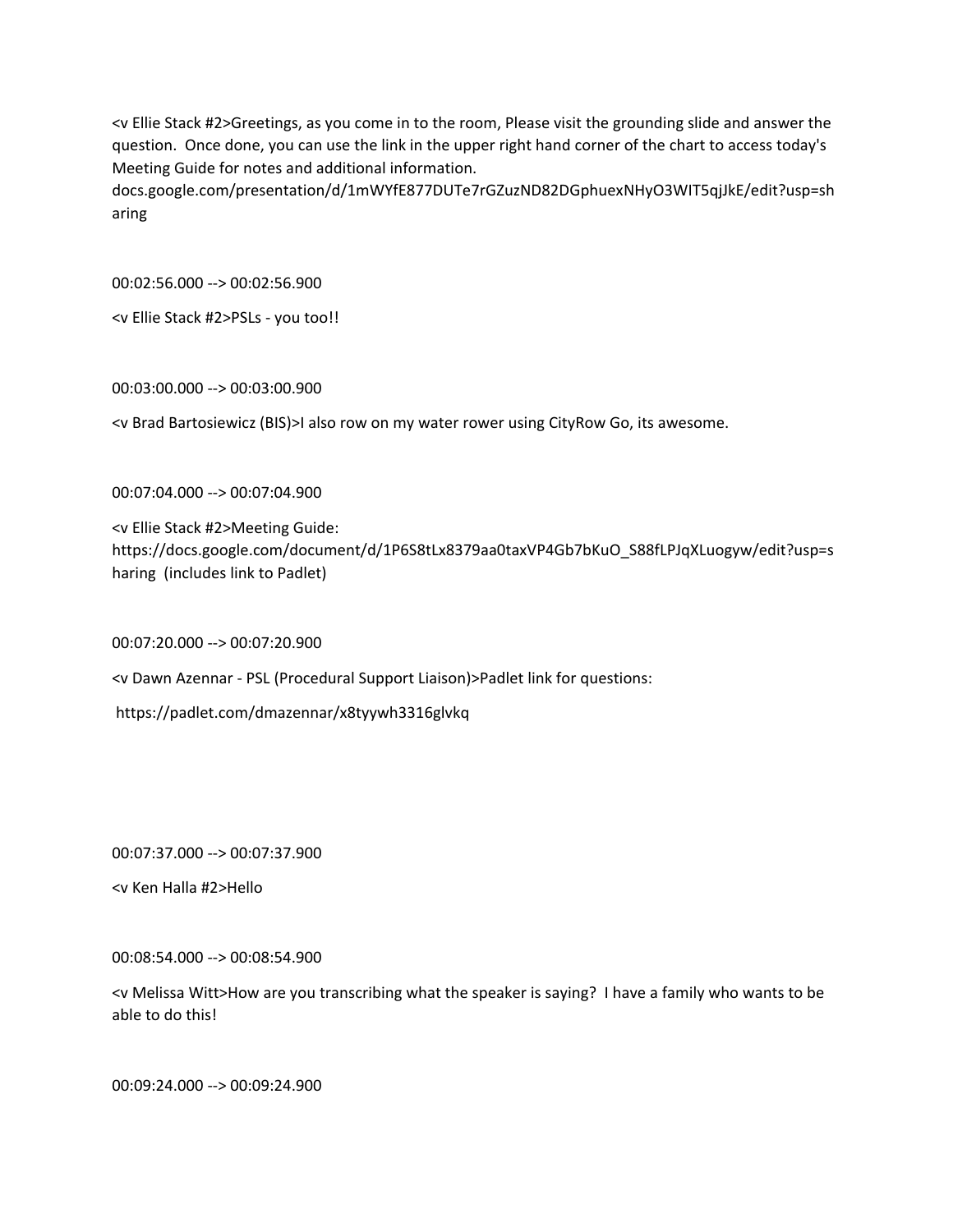<v Ellie Stack #2>Put Google Slides in presentation mode, move mouse to menu at bottom and select CC

00:10:27.000 --> 00:10:27.900

<v Melissa Witt>Thankyou! The instructor has to do this correct?

00:10:39.000 --> 00:10:39.900

<v Ellie Stack #2>@Melissa - yes

00:12:25.000 --> 00:12:25.900 <v Jennifer Smetek - PSL/Annandale>padlet.com/dmazennar/x8tyywh3316glvkq

00:12:31.000 --> 00:12:31.900

<v Jennifer Smetek - PSL/Annandale>Questions?

00:17:22.000 --> 00:17:22.900

<v Courtney Wolfson-ABA Coach #3>https://padlet.com/bjbartosiewi1/cwrguvvmmclbcq81

00:20:12.000 --> 00:20:12.900

<v Dawn Azennar - PSL (Procedural Support Liaison)>Padlet link for questions:

https://padlet.com/dmazennar/x8tyywh3316glvkq

00:32:16.000 --> 00:32:16.900

<v Summer Manos #3>Adapted Curriculum Google Classroom. The code to join the classroom is 274kejc

00:41:10.000 --> 00:41:10.900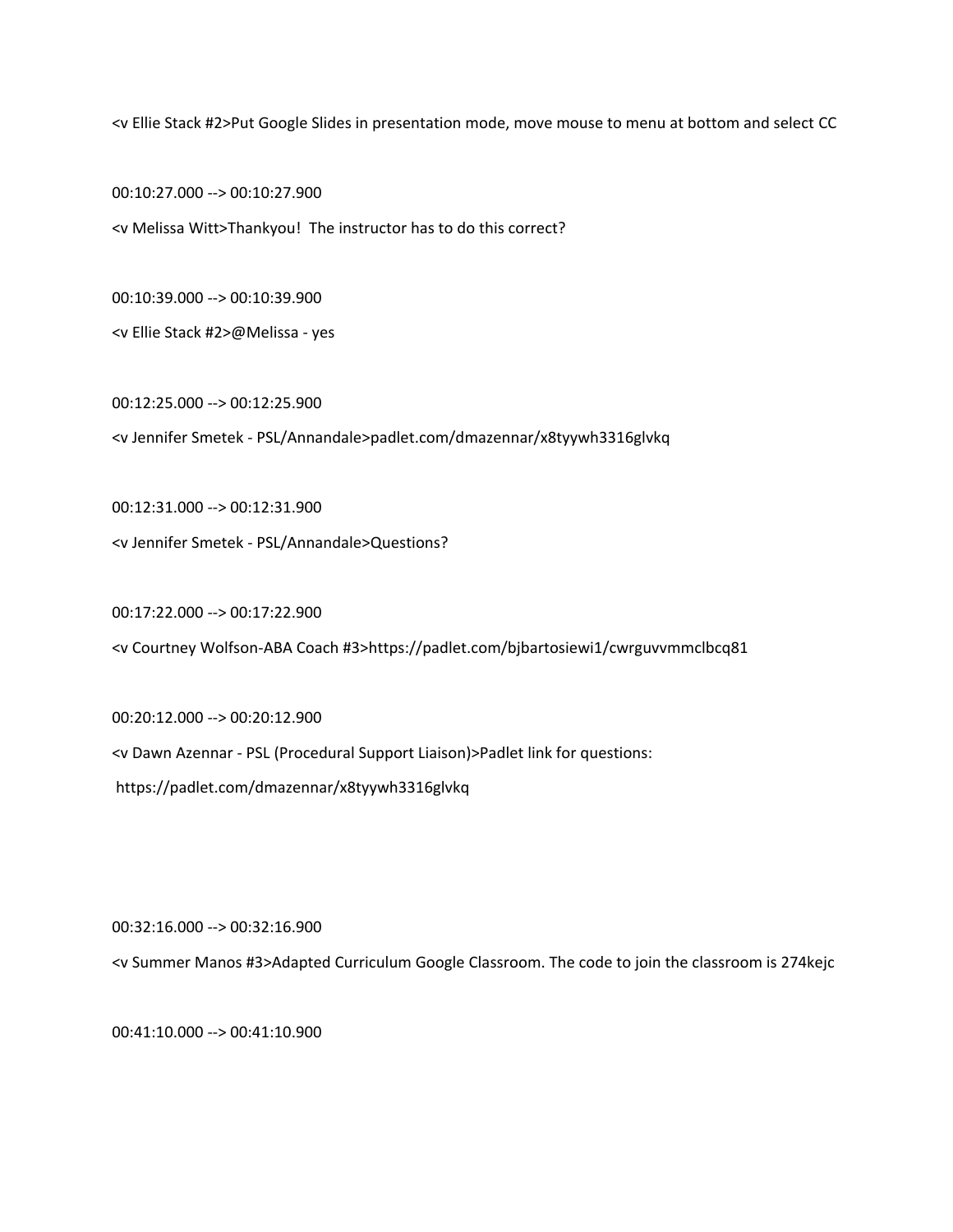<v Ellie Stack #2>https://docs.google.com/presentation/d/1F7FRMO1Xqk\_CFVPptPJnV22Y9FA2qrETtCvGD6AXibs/edit ?usp=sharing

00:42:17.000 --> 00:42:17.900

<v Ms. Liz Bakken>Hi

00:42:19.000 --> 00:42:19.900

<v Ellie Stack #2>Link to activity

00:42:20.000 --> 00:42:20.900

<v Ellie Stack #2>https://docs.google.com/presentation/d/1F7FRMO1Xqk\_CFVPptPJnV22Y9FA2qrETtCvGD6AXibs/edit ?usp=sharing

00:42:23.000 --> 00:42:23.900

<v Raquel Joyner>Hello

00:42:24.000 --> 00:42:24.900

<v Teresa Lewis>Teresa Lewis-ROBO High School SPED Chair for the last three years

00:42:31.000 --> 00:42:31.900

<v Melissa Witt>It says we need access to the activity

00:42:52.000 --> 00:42:52.900

<v Ellie Stack #2>Should work now

00:43:08.000 --> 00:43:08.900

<v Ellie Stack #2>https://docs.google.com/presentation/d/1F7FRMO1Xqk\_CFVPptPJnV22Y9FA2qrETtCvGD6AXibs/edit ?usp=sharing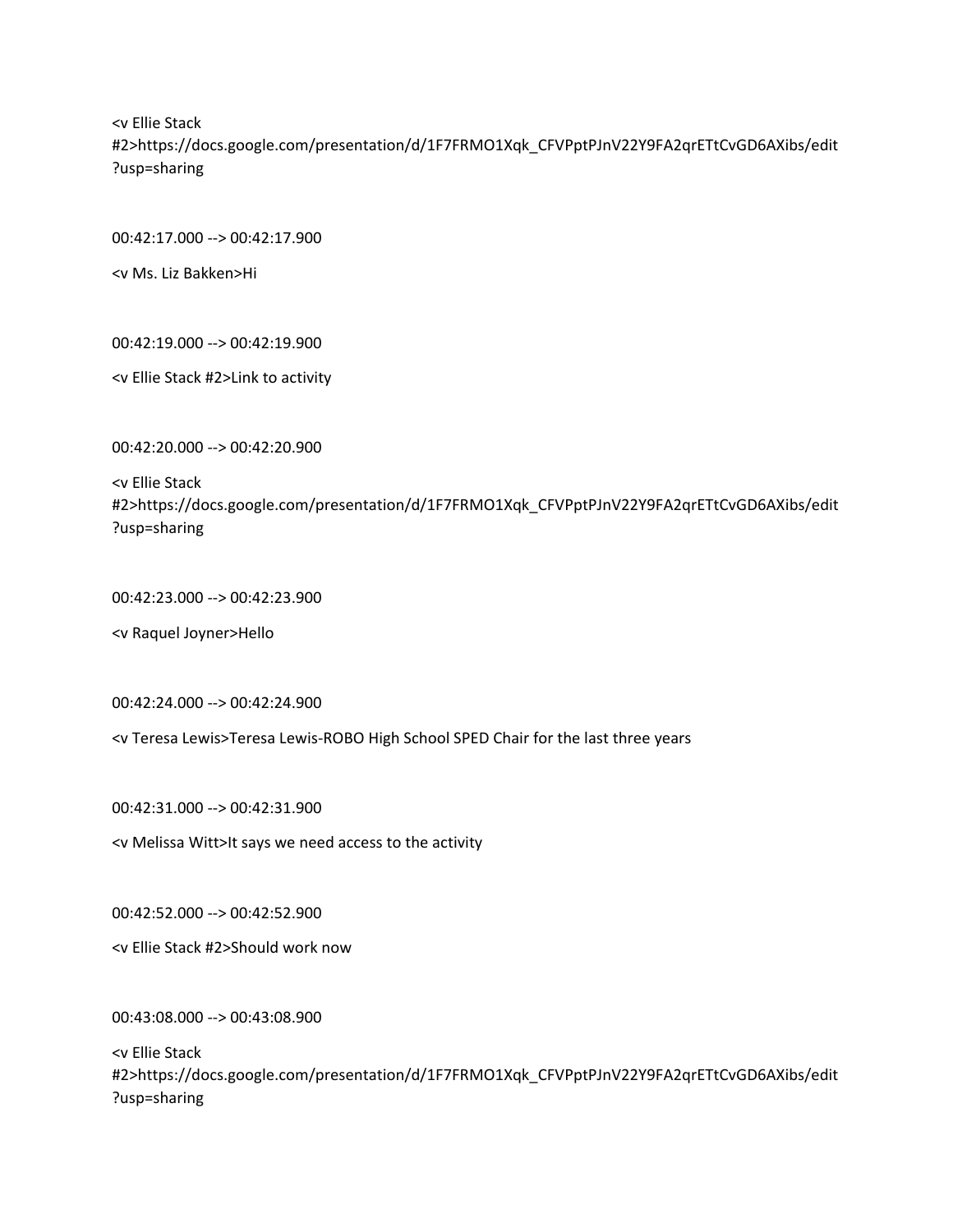00:43:25.000 --> 00:43:25.900

<v Melissa Witt>Yes...thanks!

00:43:41.000 --> 00:43:41.900

<v Sheri Been>Sheri Been West Potomac High School

00:44:00.000 --> 00:44:00.900

<v Courtney Wolfson-ABA Coach #3>https://docs.google.com/presentation/d/1F7FRMO1Xqk\_CFVPptPJnV22Y9FA2qrETtCvGD6AXibs/edit #slide=id.g9853c52797\_0\_101

00:44:32.000 --> 00:44:32.900

<v Ashley Skinner-PSL>docs.google.com/presentation/d/1F7FRMO1Xqk\_CFVPptPJnV22Y9FA2qrETtCvGD6AXibs/edit?usp=s haring

00:44:58.000 --> 00:44:58.900

<v Trevor Thibeault>Trevor Thibeault -Key Center - 6 years

00:45:46.000 --> 00:45:46.900

<v Ms. Liz Bakken>yup. I started typing in the document

00:46:06.000 --> 00:46:06.900

<v Ellie Stack #2>Should be moving to part 2 of the activity, slide 2

00:46:07.000 --> 00:46:07.900

<v Ms. Liz Bakken>We first have to write our first & last name and then we go onto the next slide and type in strategies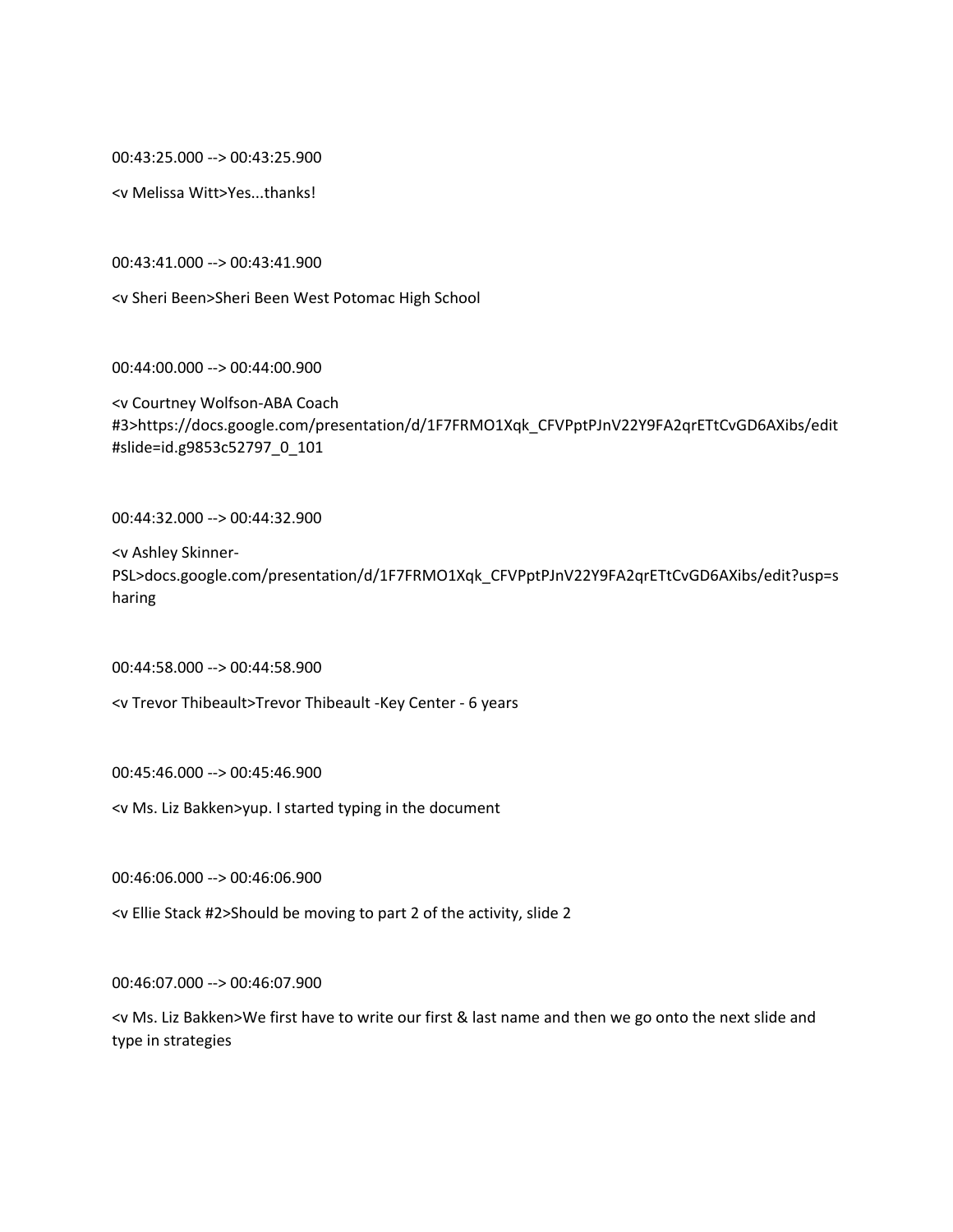00:46:08.000 --> 00:46:08.900

<v Teresa Lewis>Are we ready to move on to slide 2

00:46:25.000 --> 00:46:25.900

<v Jenny ChouSilverio>sorry. I'm actually an elementary teacher

00:46:31.000 --> 00:46:31.900

<v Heather Hendershot>That's correct, Liz

00:46:47.000 --> 00:46:47.900

<v Jenny ChouSilverio>Dogwood

00:47:06.000 --> 00:47:06.900

<v Ms. Liz Bakken>I started typing in it  $\bigcirc$ 

00:48:13.000 --> 00:48:13.900

<v Jenny ChouSilverio>We have daily morning meetings and afternoon circles

00:48:22.000 --> 00:48:22.900

<v Teresa Lewis>I am putting a tally mark next to the topic of interest:)

00:48:49.000 --> 00:48:49.900

<v Ms. Liz Bakken>I think so

00:48:50.000 --> 00:48:50.900

<v Jenny ChouSilverio>We also have a variety of lunch bunches with small groups - some choice, some "encouraged"

00:49:32.000 --> 00:49:32.900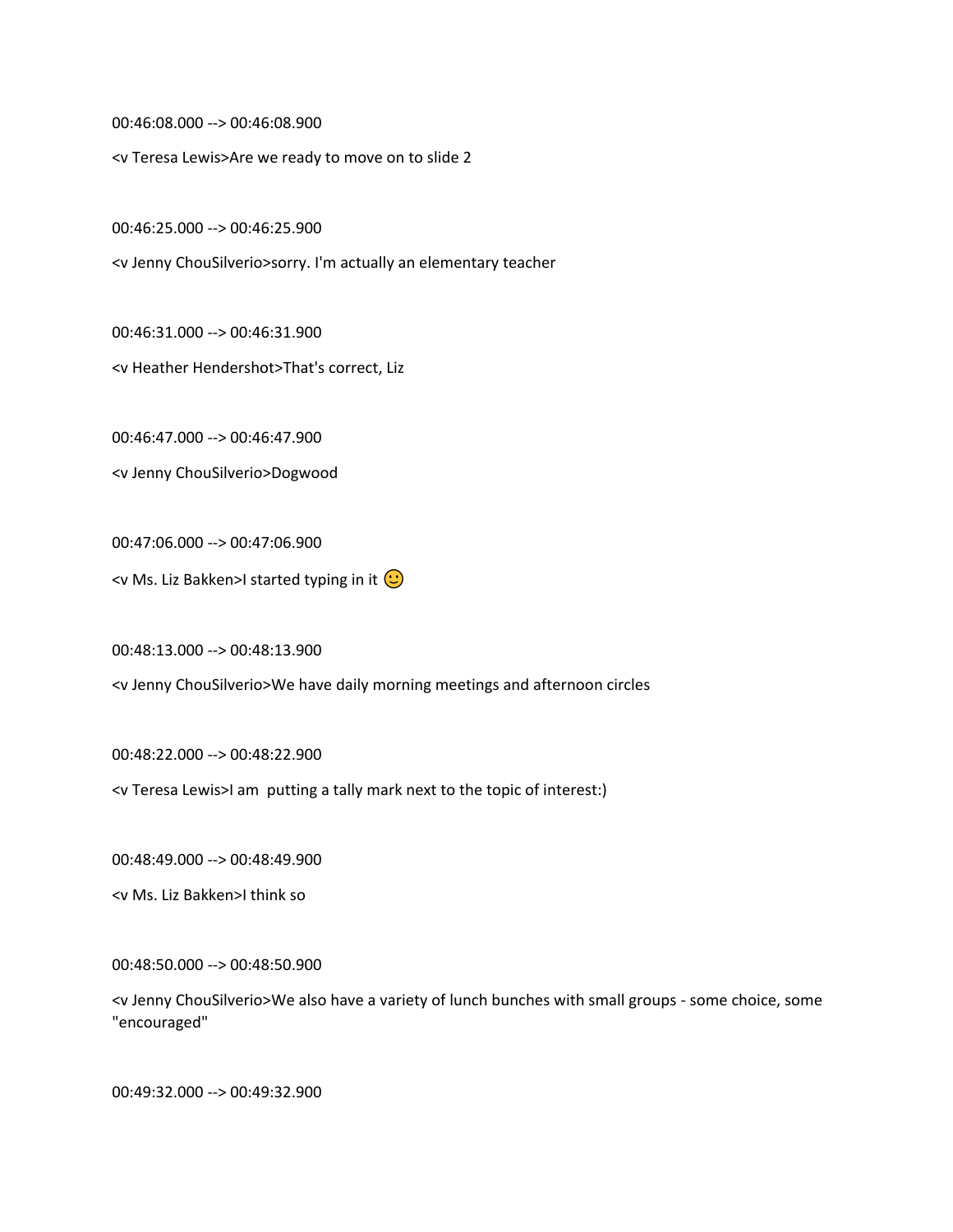<v Ms. Liz Bakken>oh

00:49:33.000 --> 00:49:33.900

<v Jenny ChouSilverio>I hold office hours for my SPED team (teachers) and have begun to schedule meetings with our Paraprofessionals every other week to connect

00:49:45.000 --> 00:49:45.900

<v Teresa Lewis>Are we ready to vote and discuss?

00:50:30.000 --> 00:50:30.900

<v Ms. Liz Bakken>IDT meetings?

00:51:06.000 --> 00:51:06.900

<v Ms. Liz Bakken>oh ok

00:51:09.000 --> 00:51:09.900

<v Ms. Liz Bakken>CT meetings

00:51:39.000 --> 00:51:39.900

<v Ms. Liz Bakken>We have SPED CT Meetings along with Gen Ed CT meetings

00:51:56.000 --> 00:51:56.900

<v J. Proctor>Scheduled CLTs for subject matters and support staff monthly CTs

00:52:22.000 --> 00:52:22.900

<v Trevor Thibeault>Sorry, having issues, unable to type in doc

00:52:25.000 --> 00:52:25.900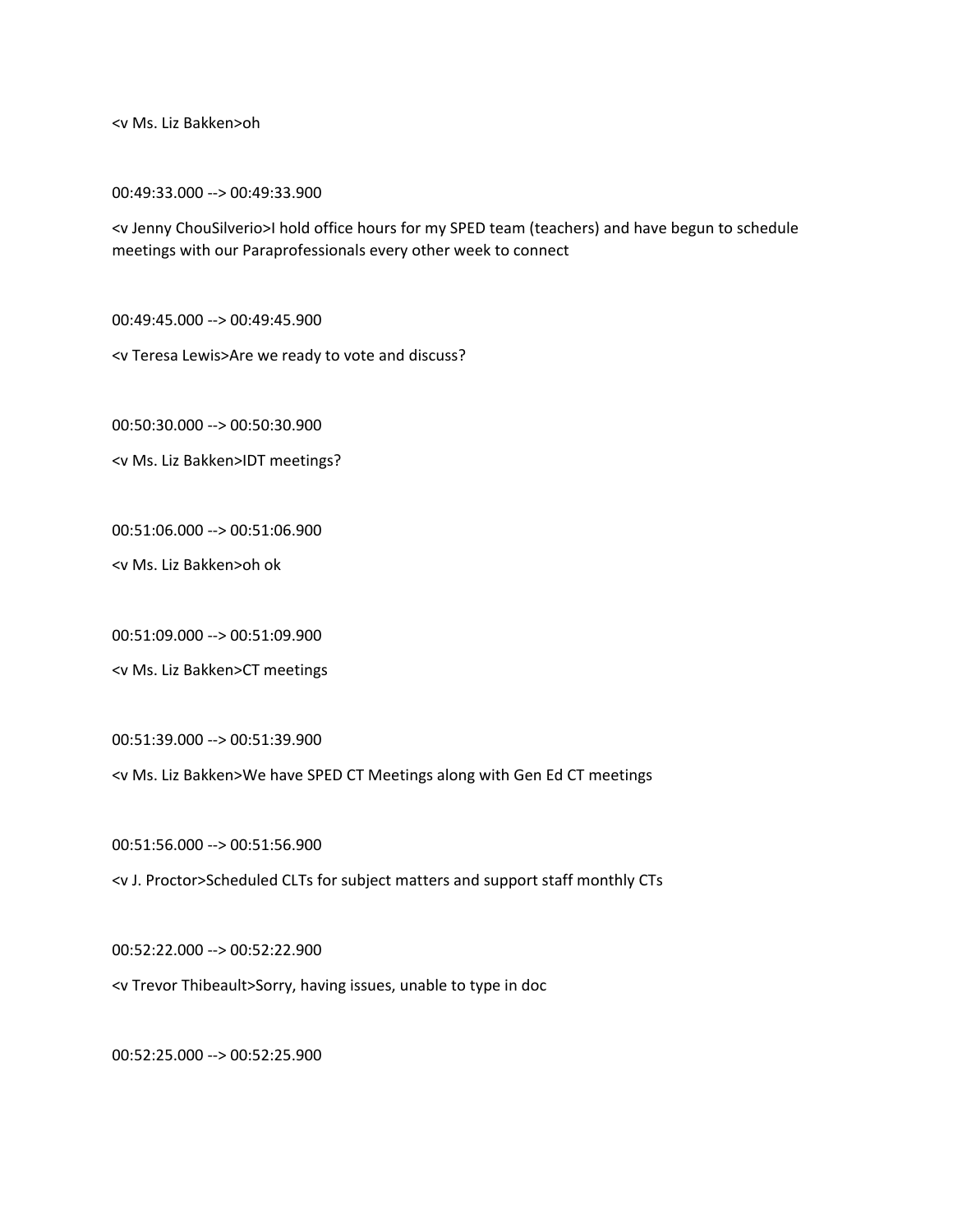<v Ellie Stack #2>Next comes the voting on the strategies you would like to learn more about or try at your own school

00:53:14.000 --> 00:53:14.900

<v Julie Kubiak MVHS>i voted as well, thanks!

00:53:45.000 --> 00:53:45.900

<v Jenny ChouSilverio>We have a link to the site posted in both our google drive and on our weekly CLT agendas. THANK YOU!

00:54:14.000 --> 00:54:14.900

<v Ms. Liz Bakken>got it  $\bigcirc$ 

<v Ellie Stack #2>6 minutes left

00:54:37.000 --> 00:54:37.900

<v Brad Bartosiewicz (BIS)>https://docs.google.com/presentation/d/1F7FRMO1Xqk\_CFVPptPJnV22Y9FA2qrETtCvGD6AXibs/e dit#slide=id.g9853c52797\_0\_74

00:56:39.000 --> 00:56:39.900

<v Adrian Williams - QRS>Thank you for leading Jeff and Erin!

00:58:42.000 --> 00:58:42.900

<v Ellie Stack #2>I will pull you back in three minutes

01:01:16.000 --> 01:01:16.900

<v Ellie Stack #2>30 seconds

01:01:32.000 --> 01:01:32.900

<v Ellie Stack #2>10 seconds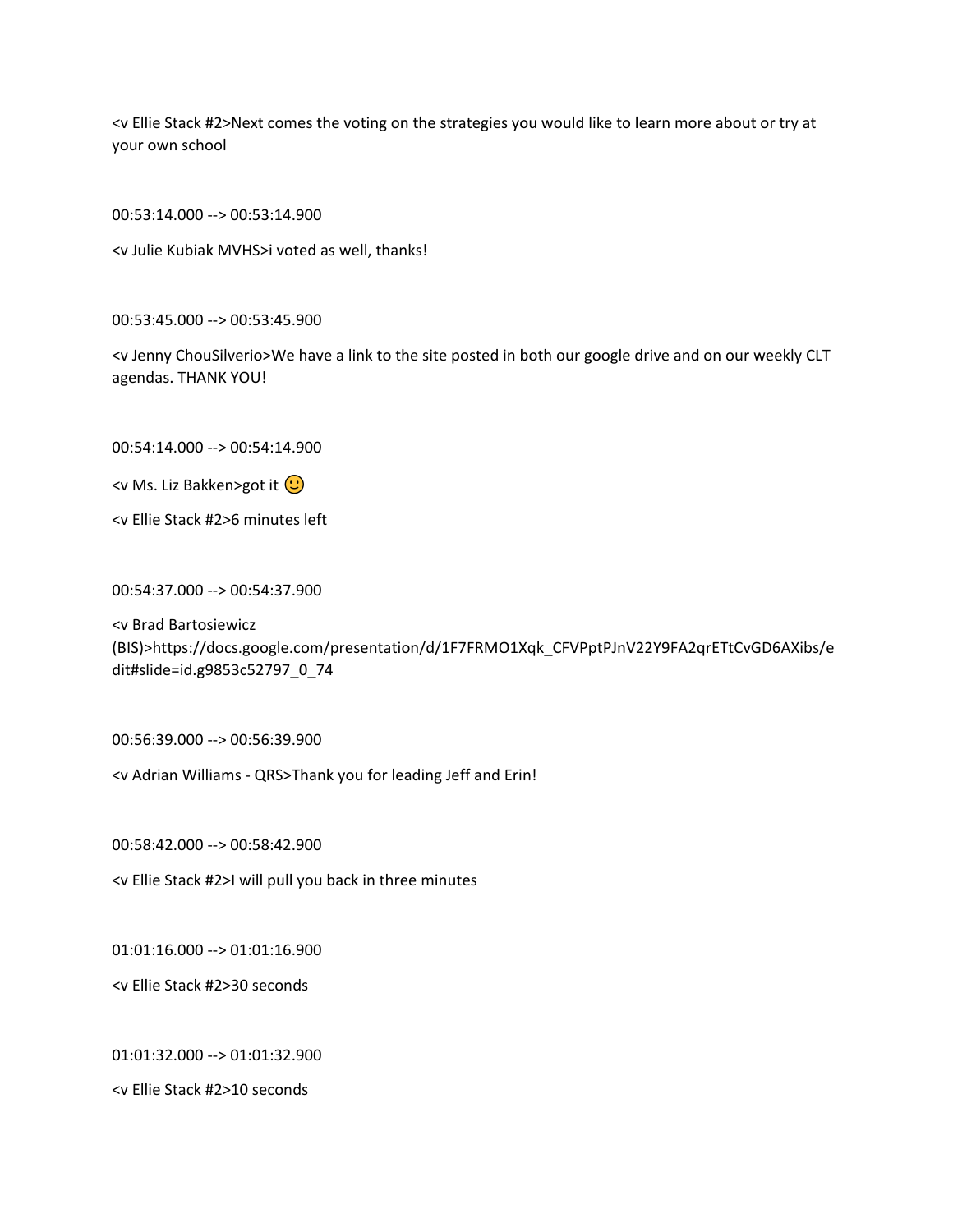01:01:39.000 --> 01:01:39.900

<v Ellie Stack #2>3..

01:01:41.000 --> 01:01:41.900

<v Ellie Stack #2>2..

01:01:44.000 --> 01:01:44.900

<v Ellie Stack #2>1..

01:01:45.000 --> 01:01:45.900

<v Ms. Liz Bakken>Nice meeting everyone

01:03:49.000 --> 01:03:49.900

<v Dawn Azennar - PSL (Procedural Support Liaison)>Padlet link for questions:

https://padlet.com/dmazennar/x8tyywh3316glvkq

01:06:24.000 --> 01:06:24.900

<v Ellie Stack #2>docs.google.com/document/d/1P6S8tLx8379aa0taxVP4Gb7bKuO\_S88fLPJqXLuogyw/edit?usp=shari ng Meeting Guide - includes links to the training and resources Janelle will be referencing

01:07:54.000 --> 01:07:54.900

<v Ellie Stack

#2>https://docs.google.com/document/d/1P6S8tLx8379aa0taxVP4Gb7bKuO\_S88fLPJqXLuogyw/copy?u sp

01:08:20.000 --> 01:08:20.900

<v Janelle Ellis #2>http://fcpsnet.fcps.edu/is/acp/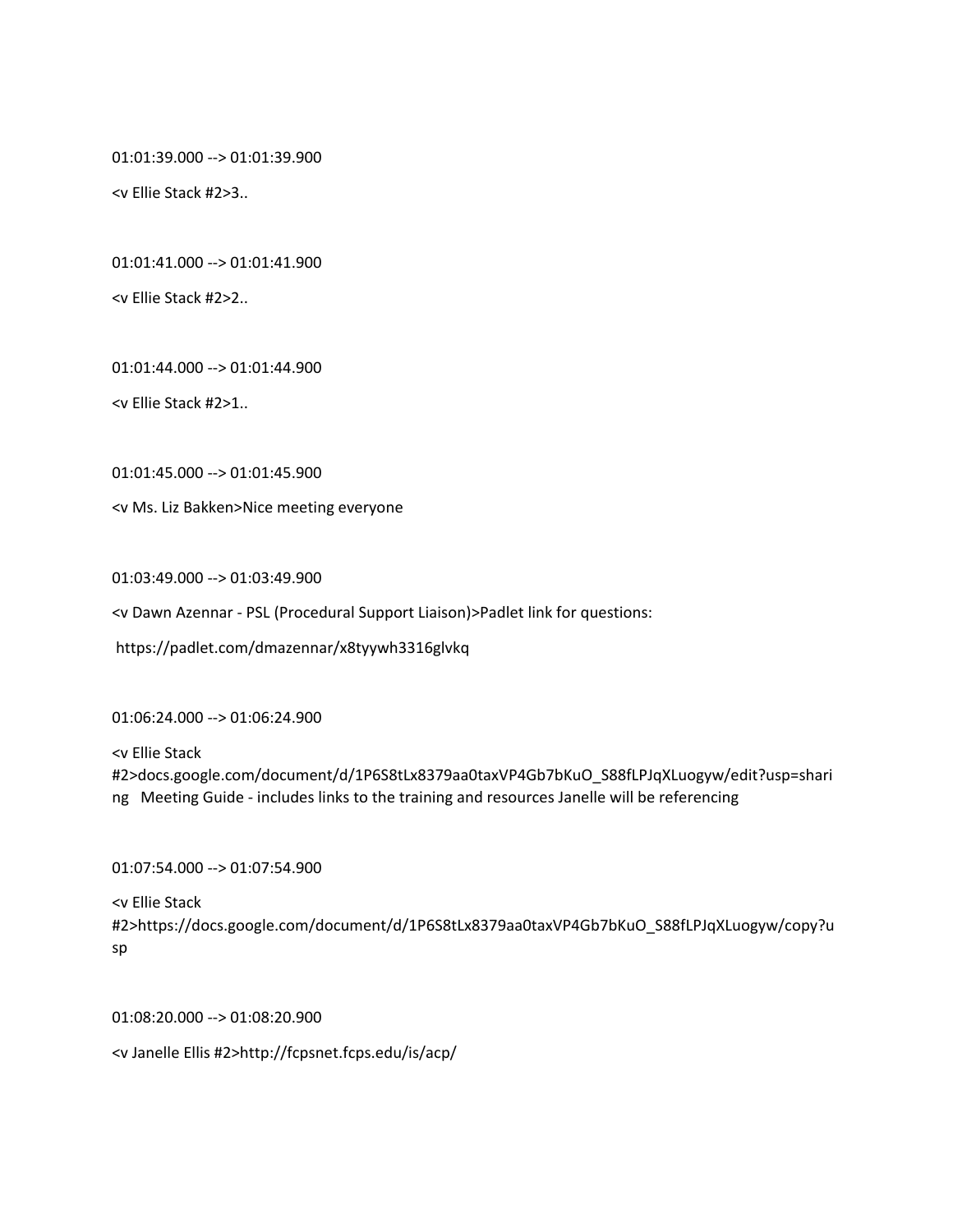01:17:36.000 --> 01:17:36.900

<v Ellie Stack #2>Did you have a chance to participate in the grounding activity? If not, take a moment during break to answer the question docs.google.com/presentation/d/1mWYfE877DUTe7rGZuzND82DGphuexNHyO3WIT5qjJkE/edit?usp=sh aring

01:24:51.000 --> 01:24:51.900

<v Dawn Azennar - PSL (Procedural Support Liaison)>Padlet link for questions:

https://padlet.com/dmazennar/x8tyywh3316glvkq

01:24:54.000 --> 01:24:54.900

<v Ellie Stack #2>Meeting Guide /Notes: docs.google.com/document/d/1P6S8tLx8379aa0taxVP4Gb7bKuO\_S88fLPJqXLuogyw/copy?usp

01:53:07.000 --> 01:53:07.900

<v Ellie Stack #2>2021

02:32:29.000 --> 02:32:29.900

<v Brad Bartosiewicz (BIS)>Yep

02:41:31.000 --> 02:41:31.900

<v Raquel Joyner>a skeleton of the PWN helps so that you can begin to keep notes

02:46:21.000 --> 02:46:21.900

<v Brad Bartosiewicz (BIS)>Looks like no questions around data. Have a great afternoon.

02:46:35.000 --> 02:46:35.900

<v Debbie Lorenzo>Thank you.